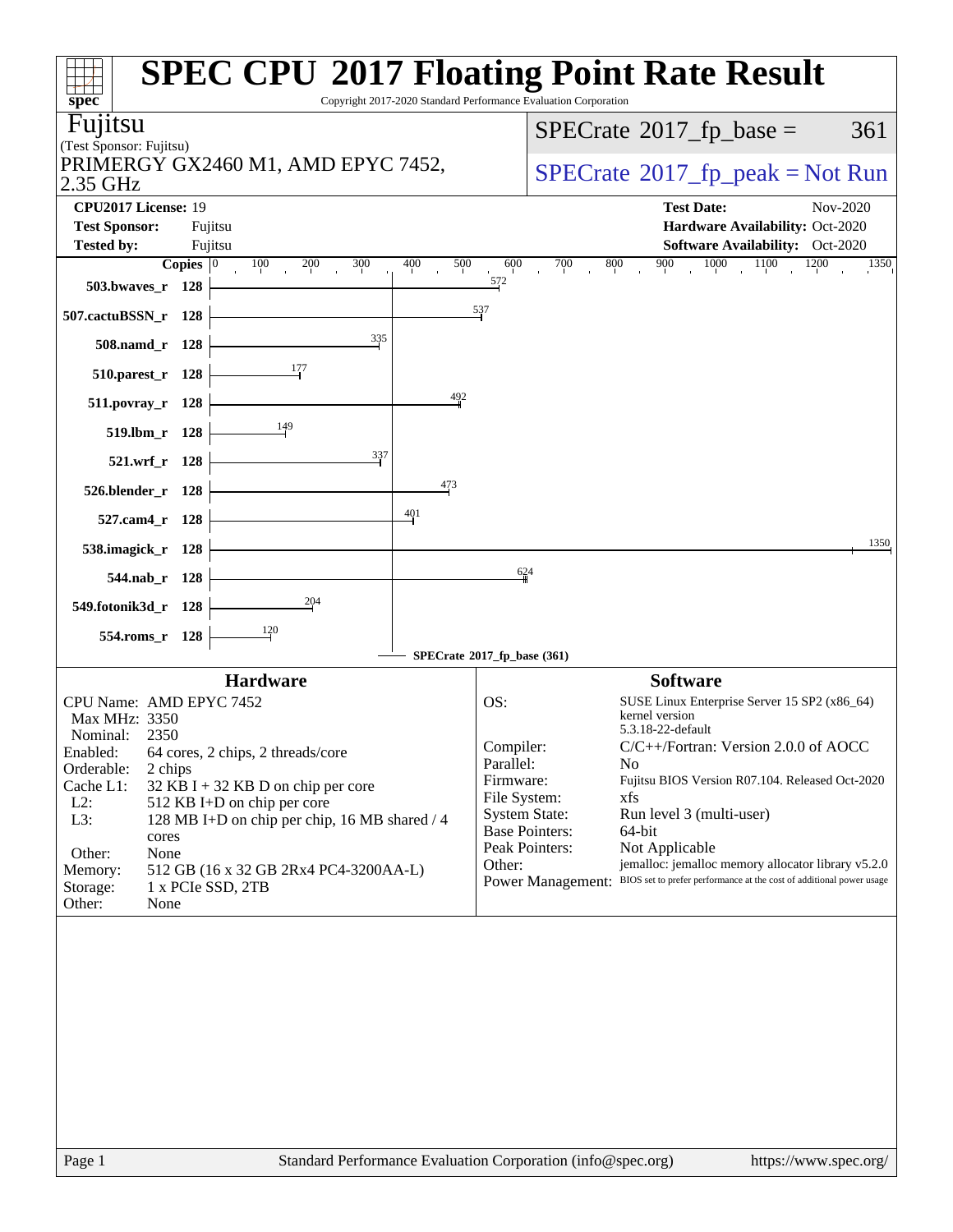Copyright 2017-2020 Standard Performance Evaluation Corporation

### Fujitsu

### (Test Sponsor: Fujitsu)

PRIMERGY GX2460 M1, AMD EPYC 7452,  $\vert$  [SPECrate](http://www.spec.org/auto/cpu2017/Docs/result-fields.html#SPECrate2017fppeak)®[2017\\_fp\\_peak = N](http://www.spec.org/auto/cpu2017/Docs/result-fields.html#SPECrate2017fppeak)ot Run

 $SPECTate$ <sup>®</sup>[2017\\_fp\\_base =](http://www.spec.org/auto/cpu2017/Docs/result-fields.html#SPECrate2017fpbase) 361

### 2.35 GHz

**[CPU2017 License:](http://www.spec.org/auto/cpu2017/Docs/result-fields.html#CPU2017License)** 19 **[Test Date:](http://www.spec.org/auto/cpu2017/Docs/result-fields.html#TestDate)** Nov-2020 **[Test Sponsor:](http://www.spec.org/auto/cpu2017/Docs/result-fields.html#TestSponsor)** Fujitsu **[Hardware Availability:](http://www.spec.org/auto/cpu2017/Docs/result-fields.html#HardwareAvailability)** Oct-2020

## **[Results Table](http://www.spec.org/auto/cpu2017/Docs/result-fields.html#ResultsTable)**

|                                  | <b>Base</b>   |                |                |                |       | <b>Peak</b>    |            |               |                |              |                |              |                |              |
|----------------------------------|---------------|----------------|----------------|----------------|-------|----------------|------------|---------------|----------------|--------------|----------------|--------------|----------------|--------------|
| <b>Benchmark</b>                 | <b>Copies</b> | <b>Seconds</b> | Ratio          | <b>Seconds</b> | Ratio | <b>Seconds</b> | Ratio      | <b>Copies</b> | <b>Seconds</b> | <b>Ratio</b> | <b>Seconds</b> | <b>Ratio</b> | <b>Seconds</b> | <b>Ratio</b> |
| 503.bwayes_r                     | 128           | 2246           | 572            | 2246           | 572   | 2245           | 572        |               |                |              |                |              |                |              |
| 507.cactuBSSN r                  | 128           | 302            | 536            | 302            | 537   | 302            | 537        |               |                |              |                |              |                |              |
| $508$ .namd $r$                  | 128           | 363            | 335            | 363            | 335   | 363            | 335        |               |                |              |                |              |                |              |
| 510.parest_r                     | 128           | 1893           | 177            | 1883           | 178   | 1892           | <u>177</u> |               |                |              |                |              |                |              |
| $511.$ povray_r                  | 128           | 608            | 491            | 604            | 495   | 608            | 492        |               |                |              |                |              |                |              |
| 519.1bm r                        | 128           | 907            | 149            | 905            | 149   | 906            | 149        |               |                |              |                |              |                |              |
| $521$ .wrf r                     | 128           | 849            | 338            | 850            | 337   | 851            | 337        |               |                |              |                |              |                |              |
| 526.blender r                    | 128           | 413            | 472            | 412            | 473   | 412            | 473        |               |                |              |                |              |                |              |
| $527.cam4_r$                     | 128           | 559            | 401            | 557            | 402   | 558            | 401        |               |                |              |                |              |                |              |
| 538.imagick_r                    | 128           | 236            | 1350           | 251            | 1270  | 237            | 1350       |               |                |              |                |              |                |              |
| $544$ .nab_r                     | 128           | 347            | 621            | 343            | 627   | 345            | 624        |               |                |              |                |              |                |              |
| 549.fotonik3d r                  | 128           | 2448           | 204            | 2448           | 204   | 2449           | 204        |               |                |              |                |              |                |              |
| 554.roms_r                       | 128           | 1698           | 120            | 1695           | 120   | 1703           | 119        |               |                |              |                |              |                |              |
| $SPECrate*2017_fp\_base =$       |               |                | 361            |                |       |                |            |               |                |              |                |              |                |              |
| $SPECrate^{\circ}2017$ fp peak = |               |                | <b>Not Run</b> |                |       |                |            |               |                |              |                |              |                |              |

Results appear in the [order in which they were run](http://www.spec.org/auto/cpu2017/Docs/result-fields.html#RunOrder). Bold underlined text [indicates a median measurement.](http://www.spec.org/auto/cpu2017/Docs/result-fields.html#Median)

### **[Compiler Notes](http://www.spec.org/auto/cpu2017/Docs/result-fields.html#CompilerNotes)**

The AMD64 AOCC Compiler Suite is available at <http://developer.amd.com/amd-aocc/>

### **[Submit Notes](http://www.spec.org/auto/cpu2017/Docs/result-fields.html#SubmitNotes)**

The config file option 'submit' was used. 'numactl' was used to bind copies to the cores. See the configuration file for details.

## **[Operating System Notes](http://www.spec.org/auto/cpu2017/Docs/result-fields.html#OperatingSystemNotes)**

'ulimit -s unlimited' was used to set environment stack size 'ulimit -l 2097152' was used to set environment locked pages in memory limit

runcpu command invoked through numactl i.e.: numactl --interleave=all runcpu <etc>

Set dirty\_ratio=8 to limit dirty cache to 8% of memory Set swappiness=1 to swap only if necessary Set zone\_reclaim\_mode=1 to free local node memory and avoid remote memory sync then drop\_caches=3 to reset caches before invoking runcpu

**(Continued on next page)**

| Standard Performance Evaluation Corporation (info@spec.org)<br>Page 2<br>https://www.spec.org/ |
|------------------------------------------------------------------------------------------------|
|------------------------------------------------------------------------------------------------|



**[Tested by:](http://www.spec.org/auto/cpu2017/Docs/result-fields.html#Testedby)** Fujitsu **Fugital Exception Contract Contract Contract Contract Contract Contract Contract Contract Contract Contract Contract Contract Contract Contract Contract Contract Contract Contract Contract Contract Co**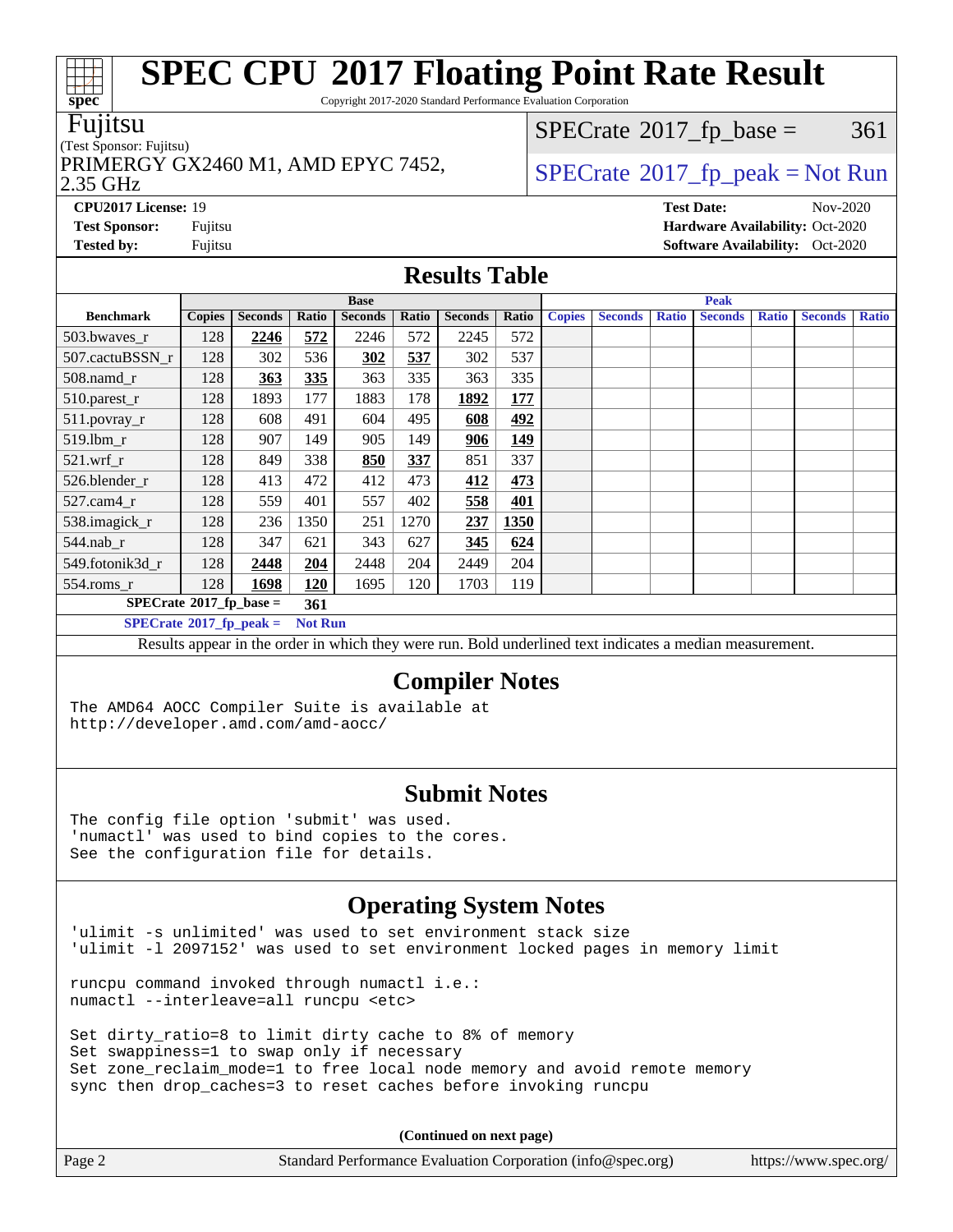Copyright 2017-2020 Standard Performance Evaluation Corporation

### Fujitsu

**[spec](http://www.spec.org/)**

(Test Sponsor: Fujitsu) PRIMERGY GX2460 M1, AMD EPYC 7452,  $\vert$  [SPECrate](http://www.spec.org/auto/cpu2017/Docs/result-fields.html#SPECrate2017fppeak) 2017 fp peak = Not Run

 $SPECTate@2017_fp\_base = 361$ 

2.35 GHz

**[CPU2017 License:](http://www.spec.org/auto/cpu2017/Docs/result-fields.html#CPU2017License)** 19 **[Test Date:](http://www.spec.org/auto/cpu2017/Docs/result-fields.html#TestDate)** Nov-2020

**[Test Sponsor:](http://www.spec.org/auto/cpu2017/Docs/result-fields.html#TestSponsor)** Fujitsu **[Hardware Availability:](http://www.spec.org/auto/cpu2017/Docs/result-fields.html#HardwareAvailability)** Oct-2020 **[Tested by:](http://www.spec.org/auto/cpu2017/Docs/result-fields.html#Testedby)** Fujitsu **[Software Availability:](http://www.spec.org/auto/cpu2017/Docs/result-fields.html#SoftwareAvailability)** Oct-2020

## **[Operating System Notes \(Continued\)](http://www.spec.org/auto/cpu2017/Docs/result-fields.html#OperatingSystemNotes)**

dirty\_ratio, swappiness, zone\_reclaim\_mode and drop caches were all set using privileged echo (e.g. echo 1 > /proc/sys/vm/swappiness).

Transparent huge pages set to 'always' for this run (OS default)

### **[Environment Variables Notes](http://www.spec.org/auto/cpu2017/Docs/result-fields.html#EnvironmentVariablesNotes)**

Environment variables set by runcpu before the start of the run: LD\_LIBRARY\_PATH = "/home/benchmark/speccpu/amd\_rate\_aocc200\_rome\_C\_lib/64;/home/benchmark/

 speccpu/amd\_rate\_aocc200\_rome\_C\_lib/32:" MALLOC\_CONF = "retain:true"

## **[General Notes](http://www.spec.org/auto/cpu2017/Docs/result-fields.html#GeneralNotes)**

Binaries were compiled on a system with 2x AMD EPYC 7601 CPU + 512GB Memory using Fedora 26

NA: The test sponsor attests, as of date of publication, that CVE-2017-5754 (Meltdown) is mitigated in the system as tested and documented. Yes: The test sponsor attests, as of date of publication, that CVE-2017-5753 (Spectre variant 1) is mitigated in the system as tested and documented. Yes: The test sponsor attests, as of date of publication, that CVE-2017-5715 (Spectre variant 2) is mitigated in the system as tested and documented.

jemalloc: configured and built with GCC v9.1.0 in Ubuntu 19.04 with -O3 -znver2 -flto jemalloc 5.2.0 is available here: <https://github.com/jemalloc/jemalloc/releases/download/5.2.0/jemalloc-5.2.0.tar.bz2>

## **[Platform Notes](http://www.spec.org/auto/cpu2017/Docs/result-fields.html#PlatformNotes)**

 BIOS configuration:  $CTDP = 180$  Determinism Slider = Power Package Power Limit = 180 SVM Mode = Disabled

 Sysinfo program /home/benchmark/speccpu/bin/sysinfo Rev: r6365 of 2019-08-21 295195f888a3d7edb1e6e46a485a0011 running on localhost Thu Aug 20 13:54:40 2020

 SUT (System Under Test) info as seen by some common utilities. For more information on this section, see <https://www.spec.org/cpu2017/Docs/config.html#sysinfo>

**(Continued on next page)**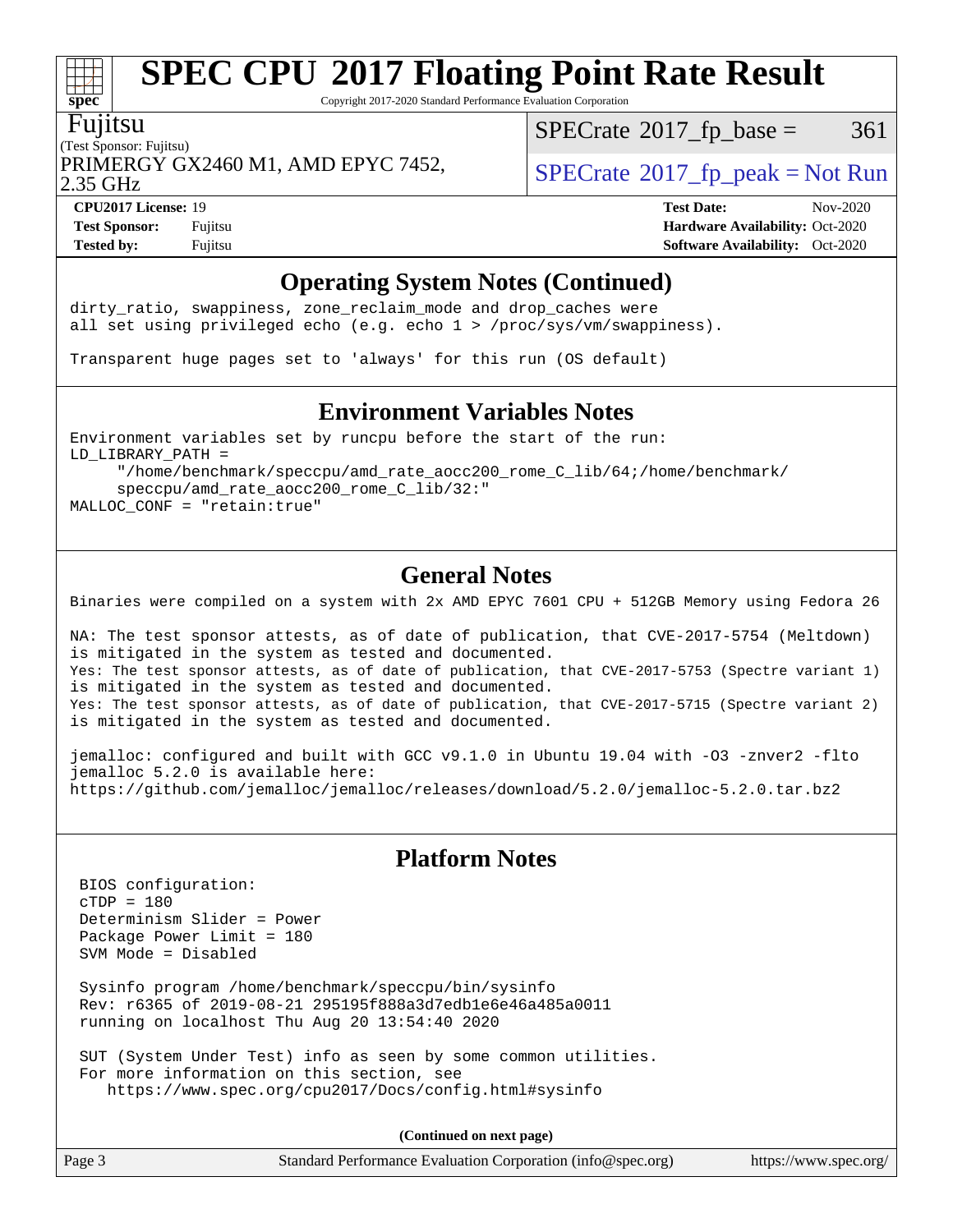Copyright 2017-2020 Standard Performance Evaluation Corporation

Fujitsu

**[spec](http://www.spec.org/)**

#### (Test Sponsor: Fujitsu) 2.35 GHz PRIMERGY GX2460 M1, AMD EPYC 7452,  $\vert$  [SPECrate](http://www.spec.org/auto/cpu2017/Docs/result-fields.html#SPECrate2017fppeak) [2017\\_fp\\_peak = N](http://www.spec.org/auto/cpu2017/Docs/result-fields.html#SPECrate2017fppeak)ot Run

 $SPECTate@2017_fp\_base = 361$ 

**[CPU2017 License:](http://www.spec.org/auto/cpu2017/Docs/result-fields.html#CPU2017License)** 19 **[Test Date:](http://www.spec.org/auto/cpu2017/Docs/result-fields.html#TestDate)** Nov-2020 **[Test Sponsor:](http://www.spec.org/auto/cpu2017/Docs/result-fields.html#TestSponsor)** Fujitsu **[Hardware Availability:](http://www.spec.org/auto/cpu2017/Docs/result-fields.html#HardwareAvailability)** Oct-2020 **[Tested by:](http://www.spec.org/auto/cpu2017/Docs/result-fields.html#Testedby)** Fujitsu **[Software Availability:](http://www.spec.org/auto/cpu2017/Docs/result-fields.html#SoftwareAvailability)** Oct-2020

## **[Platform Notes \(Continued\)](http://www.spec.org/auto/cpu2017/Docs/result-fields.html#PlatformNotes)**

|        | From /proc/cpuinfo                      |                                                                                    |                       |
|--------|-----------------------------------------|------------------------------------------------------------------------------------|-----------------------|
|        |                                         | model name : AMD EPYC 7452 32-Core Processor                                       |                       |
|        | "physical id"s (chips)<br>2             |                                                                                    |                       |
|        | 128 "processors"                        |                                                                                    |                       |
|        |                                         | cores, siblings (Caution: counting these is hw and system dependent. The following |                       |
|        |                                         | excerpts from /proc/cpuinfo might not be reliable. Use with caution.)              |                       |
|        | cpu cores : 32                          |                                                                                    |                       |
|        | siblings : 64                           |                                                                                    |                       |
|        |                                         | physical 0: cores 0 1 2 3 4 5 6 7 8 9 10 11 12 13 14 15 16 17 18 19 20 21 22 23 24 |                       |
|        | 25 26 27 28 29 30 31                    |                                                                                    |                       |
|        |                                         | physical 1: cores 0 1 2 3 4 5 6 7 8 9 10 11 12 13 14 15 16 17 18 19 20 21 22 23 24 |                       |
|        | 25 26 27 28 29 30 31                    |                                                                                    |                       |
|        |                                         |                                                                                    |                       |
|        | From lscpu:                             |                                                                                    |                       |
|        | Architecture:                           | x86_64                                                                             |                       |
|        | CPU op-mode(s): $32-bit, 64-bit$        |                                                                                    |                       |
|        |                                         | Little Endian                                                                      |                       |
|        | Byte Order:<br>Address sizes:           |                                                                                    |                       |
|        |                                         | 43 bits physical, 48 bits virtual                                                  |                       |
|        | CPU(s):<br>On-line CPU(s) list: $0-127$ | 128                                                                                |                       |
|        |                                         |                                                                                    |                       |
|        | Thread(s) per core:                     | $\overline{2}$<br>32                                                               |                       |
|        | $Core(s)$ per socket:                   |                                                                                    |                       |
|        | Socket(s):                              | $\overline{2}$                                                                     |                       |
|        | NUMA $node(s):$                         | 8                                                                                  |                       |
|        | Vendor ID:                              | AuthenticAMD                                                                       |                       |
|        | CPU family:                             | 23                                                                                 |                       |
|        | Model:                                  | 49                                                                                 |                       |
|        | Model name:                             | AMD EPYC 7452 32-Core Processor                                                    |                       |
|        | Stepping:                               | $\Omega$                                                                           |                       |
|        | CPU MHz:                                | 1796.441                                                                           |                       |
|        | $CPU$ max $MHz$ :                       | 2350.0000                                                                          |                       |
|        | CPU min MHz:                            | 1500.0000                                                                          |                       |
|        | BogoMIPS:                               | 4691.13                                                                            |                       |
|        | Virtualization:                         | AMD-V                                                                              |                       |
|        | L1d cache:                              | 32K                                                                                |                       |
|        | Lli cache:                              | 32K                                                                                |                       |
|        | $L2$ cache:                             | 512K                                                                               |                       |
|        | L3 cache:                               | 16384K                                                                             |                       |
|        | NUMA node0 $CPU(s): 0-7, 64-71$         |                                                                                    |                       |
|        | NUMA $node1$ $CPU(s):$                  | $8 - 15, 72 - 79$                                                                  |                       |
|        | NUMA node2 CPU(s): 16-23,80-87          |                                                                                    |                       |
|        | NUMA $node3$ $CPU(s):$                  | $24 - 31, 88 - 95$                                                                 |                       |
|        | NUMA node4 CPU(s):                      | $32 - 39, 96 - 103$                                                                |                       |
|        | NUMA $node5$ $CPU(s):$                  | $40 - 47, 104 - 111$                                                               |                       |
|        | NUMA node6 CPU(s):                      | $48 - 55, 112 - 119$                                                               |                       |
|        | NUMA node7 CPU(s):                      | $56 - 63, 120 - 127$                                                               |                       |
|        |                                         |                                                                                    |                       |
|        |                                         | (Continued on next page)                                                           |                       |
| Page 4 |                                         | Standard Performance Evaluation Corporation (info@spec.org)                        | https://www.spec.org/ |
|        |                                         |                                                                                    |                       |
|        |                                         |                                                                                    |                       |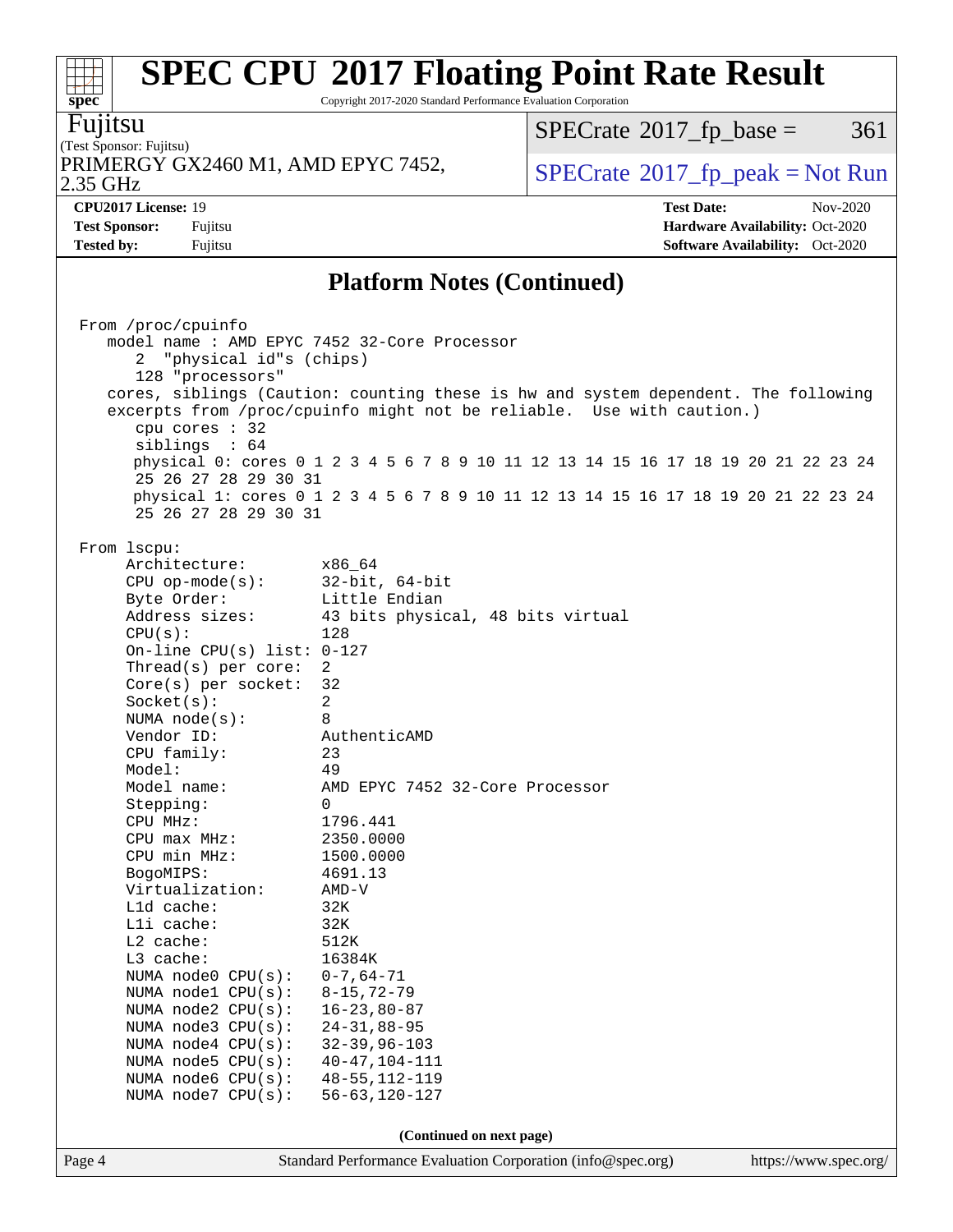Copyright 2017-2020 Standard Performance Evaluation Corporation

Fujitsu

**[spec](http://www.spec.org/)**

(Test Sponsor: Fujitsu) PRIMERGY GX2460 M1, AMD EPYC 7452,  $\vert$  [SPECrate](http://www.spec.org/auto/cpu2017/Docs/result-fields.html#SPECrate2017fppeak)®[2017\\_fp\\_peak = N](http://www.spec.org/auto/cpu2017/Docs/result-fields.html#SPECrate2017fppeak)ot Run

 $SPECTate$ <sup>®</sup>[2017\\_fp\\_base =](http://www.spec.org/auto/cpu2017/Docs/result-fields.html#SPECrate2017fpbase) 361

2.35 GHz

**[CPU2017 License:](http://www.spec.org/auto/cpu2017/Docs/result-fields.html#CPU2017License)** 19 **[Test Date:](http://www.spec.org/auto/cpu2017/Docs/result-fields.html#TestDate)** Nov-2020

**[Test Sponsor:](http://www.spec.org/auto/cpu2017/Docs/result-fields.html#TestSponsor)** Fujitsu **[Hardware Availability:](http://www.spec.org/auto/cpu2017/Docs/result-fields.html#HardwareAvailability)** Oct-2020 **[Tested by:](http://www.spec.org/auto/cpu2017/Docs/result-fields.html#Testedby)** Fujitsu **[Software Availability:](http://www.spec.org/auto/cpu2017/Docs/result-fields.html#SoftwareAvailability)** Oct-2020

**[Platform Notes \(Continued\)](http://www.spec.org/auto/cpu2017/Docs/result-fields.html#PlatformNotes)**

Flags: fpu vme de pse tsc msr pae mce cx8 apic sep mtrr pge mca cmov pat pse36 clflush mmx fxsr sse sse2 ht syscall nx mmxext fxsr\_opt pdpe1gb rdtscp lm constant\_tsc rep\_good nopl nonstop\_tsc cpuid extd\_apicid aperfmperf pni pclmulqdq monitor ssse3 fma cx16 sse4\_1 sse4\_2 movbe popcnt aes xsave avx f16c rdrand lahf\_lm cmp\_legacy svm extapic cr8\_legacy abm sse4a misalignsse 3dnowprefetch osvw ibs skinit wdt tce topoext perfctr\_core perfctr\_nb bpext perfctr\_llc mwaitx cpb cat\_l3 cdp\_l3 hw\_pstate sme ssbd mba sev ibrs ibpb stibp vmmcall fsgsbase bmi1 avx2 smep bmi2 cqm rdt\_a rdseed adx smap clflushopt clwb sha\_ni xsaveopt xsavec xgetbv1 xsaves cqm\_llc cqm\_occup\_llc cqm\_mbm\_total cqm\_mbm\_local clzero irperf xsaveerptr wbnoinvd arat npt lbrv svm\_lock nrip\_save tsc\_scale vmcb\_clean flushbyasid decodeassists pausefilter pfthreshold avic v\_vmsave\_vmload vgif umip rdpid overflow\_recov succor smca /proc/cpuinfo cache data cache size : 512 KB From numactl --hardware WARNING: a numactl 'node' might or might not correspond to a physical chip. available: 8 nodes (0-7) node 0 cpus: 0 1 2 3 4 5 6 7 64 65 66 67 68 69 70 71 node 0 size: 64246 MB node 0 free: 63882 MB node 1 cpus: 8 9 10 11 12 13 14 15 72 73 74 75 76 77 78 79 node 1 size: 64507 MB node 1 free: 64091 MB node 2 cpus: 16 17 18 19 20 21 22 23 80 81 82 83 84 85 86 87 node 2 size: 64473 MB node 2 free: 64117 MB node 3 cpus: 24 25 26 27 28 29 30 31 88 89 90 91 92 93 94 95 node 3 size: 64495 MB node 3 free: 64025 MB node 4 cpus: 32 33 34 35 36 37 38 39 96 97 98 99 100 101 102 103 node 4 size: 64507 MB node 4 free: 64013 MB node 5 cpus: 40 41 42 43 44 45 46 47 104 105 106 107 108 109 110 111 node 5 size: 64507 MB node 5 free: 64177 MB node 6 cpus: 48 49 50 51 52 53 54 55 112 113 114 115 116 117 118 119 node 6 size: 64507 MB node 6 free: 64184 MB node 7 cpus: 56 57 58 59 60 61 62 63 120 121 122 123 124 125 126 127 node 7 size: 64265 MB node 7 free: 63922 MB node distances: node 0 1 2 3 4 5 6 7 0: 10 12 12 12 32 32 32 32 1: 12 10 12 12 32 32 32 32 **(Continued on next page)**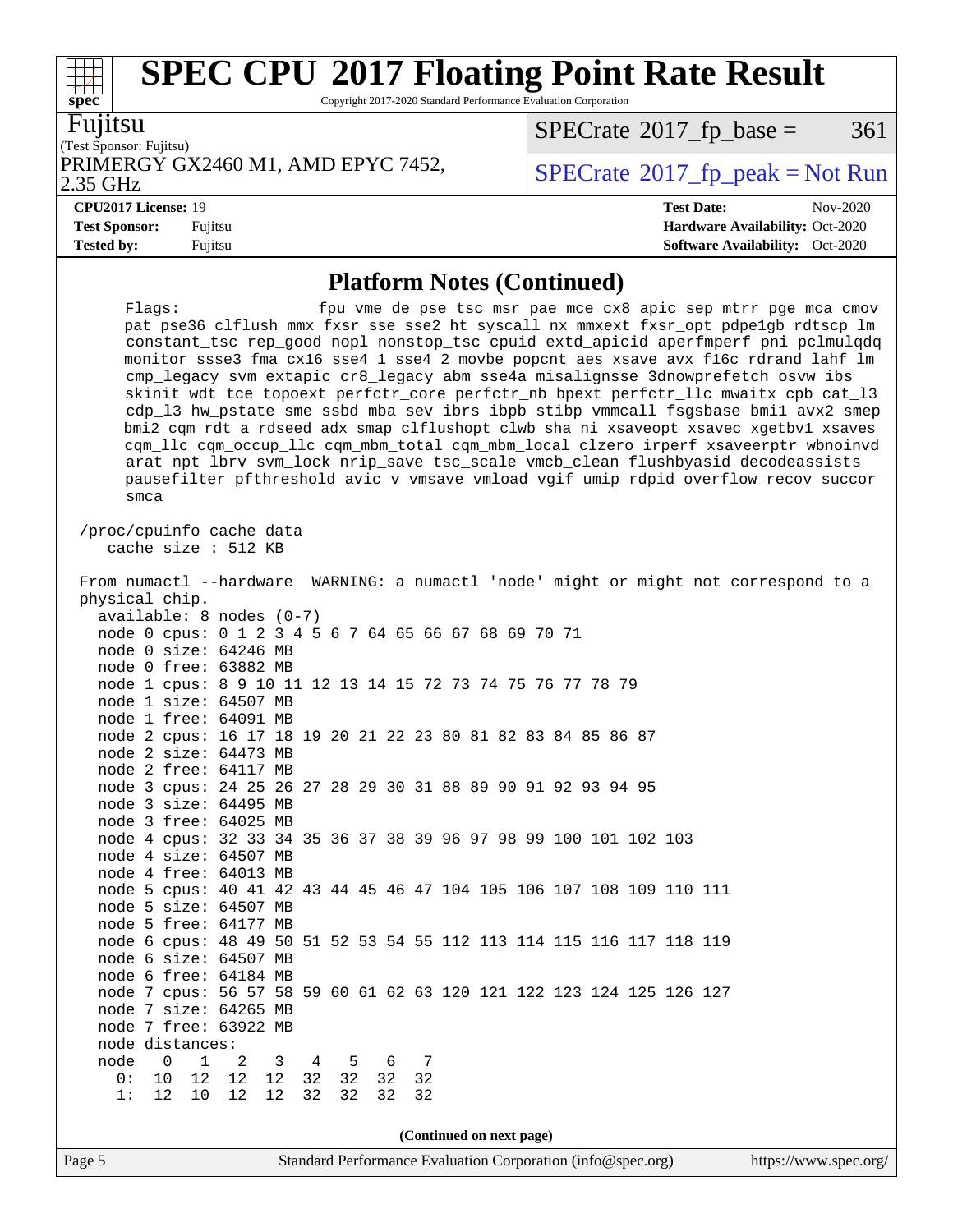| <b>SPEC CPU®2017 Floating Point Rate Result</b><br>Copyright 2017-2020 Standard Performance Evaluation Corporation<br>spec <sup>®</sup>                                                                                                                                                                                                                                                                                                                                                                                                                                                    |                                                                                                                  |  |  |  |
|--------------------------------------------------------------------------------------------------------------------------------------------------------------------------------------------------------------------------------------------------------------------------------------------------------------------------------------------------------------------------------------------------------------------------------------------------------------------------------------------------------------------------------------------------------------------------------------------|------------------------------------------------------------------------------------------------------------------|--|--|--|
| Fujitsu<br>(Test Sponsor: Fujitsu)                                                                                                                                                                                                                                                                                                                                                                                                                                                                                                                                                         | $SPECTate$ <sup>®</sup> 2017_fp_base =<br>361                                                                    |  |  |  |
| PRIMERGY GX2460 M1, AMD EPYC 7452,<br>2.35 GHz                                                                                                                                                                                                                                                                                                                                                                                                                                                                                                                                             | $SPECrate^{\circ}2017$ [p_peak = Not Run                                                                         |  |  |  |
| CPU2017 License: 19<br><b>Test Sponsor:</b><br>Fujitsu<br><b>Tested by:</b><br>Fujitsu                                                                                                                                                                                                                                                                                                                                                                                                                                                                                                     | <b>Test Date:</b><br>Nov-2020<br>Hardware Availability: Oct-2020<br><b>Software Availability:</b> Oct-2020       |  |  |  |
| <b>Platform Notes (Continued)</b>                                                                                                                                                                                                                                                                                                                                                                                                                                                                                                                                                          |                                                                                                                  |  |  |  |
| 32<br>32<br>32<br>2:<br>12 12 10 12<br>32<br>32<br>3:<br>12<br>32<br>32<br>12<br>12<br>10<br>32<br>32<br>32<br>32<br>32<br>12<br>12<br>12<br>4 :<br>10<br>32<br>32 32 32<br>5:<br>12 10 12<br>12<br>6:<br>32<br>32<br>32 32<br>12 12 10<br>12<br>32<br>32<br>32<br>32<br>12<br>7:<br>12<br>12<br>10<br>From /proc/meminfo<br>MemTotal:<br>527880932 kB<br>HugePages_Total:<br>0<br>Hugepagesize:<br>2048 kB<br>From /etc/*release* /etc/*version*<br>os-release:<br>NAME="SLES"<br>VERSION="15-SP2"<br>VERSION_ID="15.2"<br>PRETTY_NAME="SUSE Linux Enterprise Server 15 SP2"<br>ID="sles" |                                                                                                                  |  |  |  |
| ID LIKE="suse"<br>$ANSI\_COLOR = "0:32"$<br>CPE_NAME="cpe:/o:suse:sles:15:sp2"<br>uname $-a$ :<br>Linux localhost $5.3.18 - 22$ -default #1 SMP Wed Jun 3 12:16:43 UTC 2020<br>(720aeba/lp-1a956f1) x86_64 x86_64 x86_64 GNU/Linux                                                                                                                                                                                                                                                                                                                                                         |                                                                                                                  |  |  |  |
| Kernel self-reported vulnerability status:                                                                                                                                                                                                                                                                                                                                                                                                                                                                                                                                                 |                                                                                                                  |  |  |  |
| itlb_multihit:<br>CVE-2018-3620 (L1 Terminal Fault):<br>Microarchitectural Data Sampling:<br>CVE-2017-5754 (Meltdown):<br>CVE-2018-3639 (Speculative Store Bypass): Mitigation: Speculative Store Bypass disabled                                                                                                                                                                                                                                                                                                                                                                          | Not affected<br>Not affected<br>Not affected<br>Not affected<br>via prctl and seccomp                            |  |  |  |
| CVE-2017-5753 (Spectre variant 1):<br>$CVE-2017-5715$ (Spectre variant 2):                                                                                                                                                                                                                                                                                                                                                                                                                                                                                                                 | Mitigation: usercopy/swapgs barriers and __user<br>pointer sanitization<br>Mitigation: Full AMD retpoline, IBPB: |  |  |  |
| conditional, IBRS_FW, STIBP: conditional, RSB<br>filling<br>Not affected<br>$srbds$ :<br>Not affected<br>tsx_async_abort:                                                                                                                                                                                                                                                                                                                                                                                                                                                                  |                                                                                                                  |  |  |  |
| run-level 3 Aug 20 09:38<br>SPEC is set to: /home/benchmark/speccpu<br>Type Size Used Avail Use% Mounted on<br>Filesystem                                                                                                                                                                                                                                                                                                                                                                                                                                                                  |                                                                                                                  |  |  |  |
| (Continued on next page)                                                                                                                                                                                                                                                                                                                                                                                                                                                                                                                                                                   |                                                                                                                  |  |  |  |
| Page 6<br>Standard Performance Evaluation Corporation (info@spec.org)                                                                                                                                                                                                                                                                                                                                                                                                                                                                                                                      | https://www.spec.org/                                                                                            |  |  |  |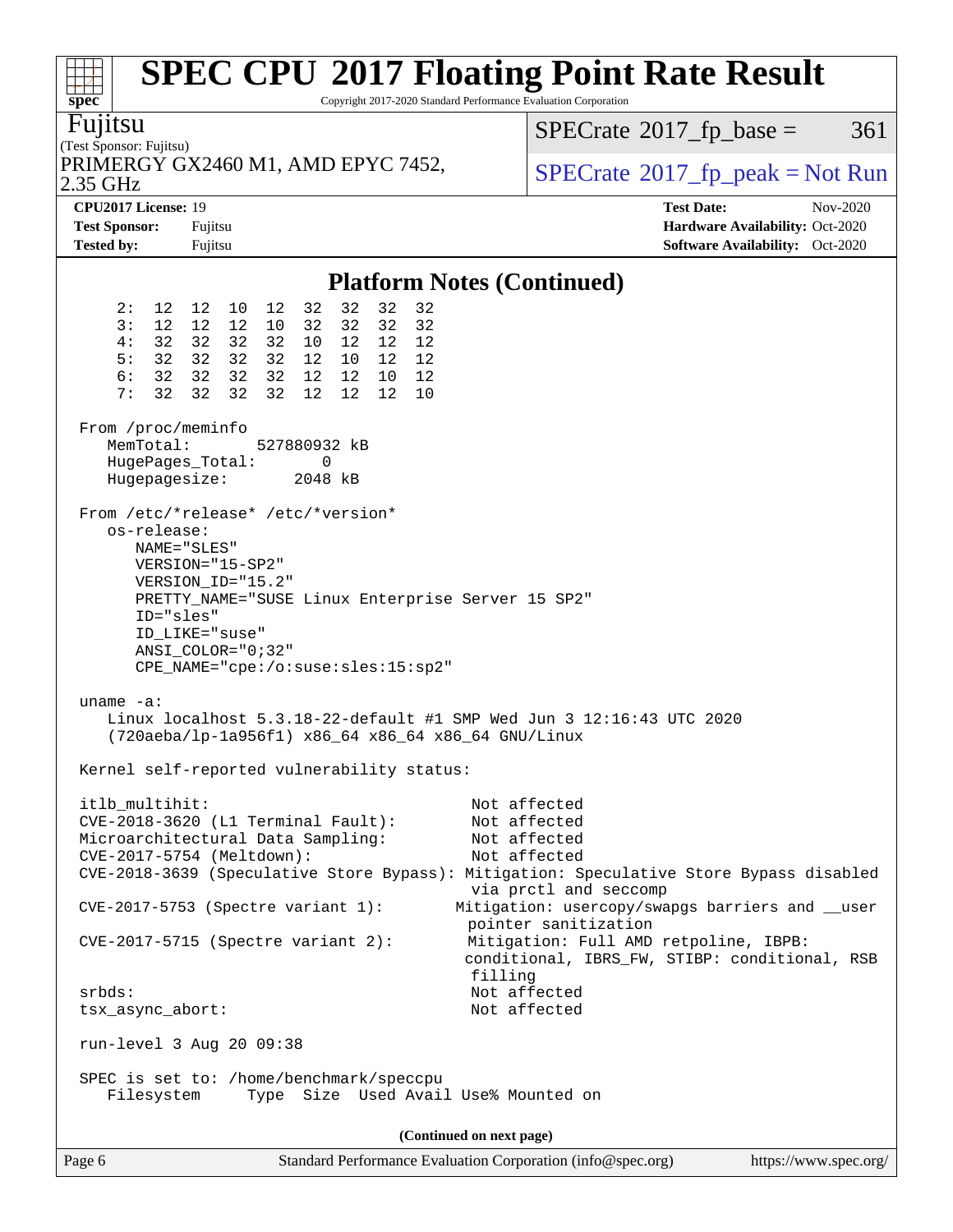Copyright 2017-2020 Standard Performance Evaluation Corporation

Fujitsu

**[spec](http://www.spec.org/)**

#### (Test Sponsor: Fujitsu) 2.35 GHz PRIMERGY GX2460 M1, AMD EPYC 7452,  $\vert$  [SPECrate](http://www.spec.org/auto/cpu2017/Docs/result-fields.html#SPECrate2017fppeak) 2017 fp peak = Not Run

 $SPECTate$ <sup>®</sup>[2017\\_fp\\_base =](http://www.spec.org/auto/cpu2017/Docs/result-fields.html#SPECrate2017fpbase) 361

**[Tested by:](http://www.spec.org/auto/cpu2017/Docs/result-fields.html#Testedby)** Fujitsu **Fugital Exception Contract Contract Contract Contract Contract Contract Contract Contract Contract Contract Contract Contract Contract Contract Contract Contract Contract Contract Contract Contract Co** 

**[CPU2017 License:](http://www.spec.org/auto/cpu2017/Docs/result-fields.html#CPU2017License)** 19 **[Test Date:](http://www.spec.org/auto/cpu2017/Docs/result-fields.html#TestDate)** Nov-2020 **[Test Sponsor:](http://www.spec.org/auto/cpu2017/Docs/result-fields.html#TestSponsor)** Fujitsu **[Hardware Availability:](http://www.spec.org/auto/cpu2017/Docs/result-fields.html#HardwareAvailability)** Oct-2020

### **[Platform Notes \(Continued\)](http://www.spec.org/auto/cpu2017/Docs/result-fields.html#PlatformNotes)**

/dev/nvme1n1p3 xfs 1.3T 6.0G 1.3T 1% /home

 From /sys/devices/virtual/dmi/id BIOS: American Megatrends Inc. V7.104 08/20/2020 Vendor: FUJITSU Product: PRIMERGY GX2460 M1 Product Family: empty Serial: MACKxxxxxx

 Additional information from dmidecode follows. WARNING: Use caution when you interpret this section. The 'dmidecode' program reads system data which is "intended to allow hardware to be accurately determined", but the intent may not be met, as there are frequent changes to hardware, firmware, and the "DMTF SMBIOS" standard.

Memory:

16x Samsung M393A4K40DB3-CWE 32 kB 2 rank 3200

(End of data from sysinfo program)

### **[Compiler Version Notes](http://www.spec.org/auto/cpu2017/Docs/result-fields.html#CompilerVersionNotes)** ============================================================================== C  $| 519.1bm_r(base) 538.imagick_r(base) 544.nab_r(base)$ ------------------------------------------------------------------------------ AOCC.LLVM.2.0.0.B191.2019\_07\_19 clang version 8.0.0 (CLANG: Jenkins AOCC\_2\_0\_0-Build#191) (based on LLVM AOCC.LLVM.2.0.0.B191.2019\_07\_19) Target: x86\_64-unknown-linux-gnu Thread model: posix InstalledDir: /sppo/dev/compilers/aocc-compiler-2.0.0/bin ------------------------------------------------------------------------------ ==============================================================================  $C++$  | 508.namd\_r(base) 510.parest\_r(base) ------------------------------------------------------------------------------ AOCC.LLVM.2.0.0.B191.2019\_07\_19 clang version 8.0.0 (CLANG: Jenkins AOCC\_2\_0\_0-Build#191) (based on LLVM AOCC.LLVM.2.0.0.B191.2019\_07\_19) Target: x86\_64-unknown-linux-gnu Thread model: posix InstalledDir: /sppo/dev/compilers/aocc-compiler-2.0.0/bin ------------------------------------------------------------------------------ ==============================================================================  $C++$ ,  $C$  | 511.povray\_r(base) 526.blender\_r(base) ------------------------------------------------------------------------------ AOCC.LLVM.2.0.0.B191.2019\_07\_19 clang version 8.0.0 (CLANG: Jenkins AOCC\_2\_0\_0-Build#191) (based on LLVM AOCC.LLVM.2.0.0.B191.2019\_07\_19) Target: x86\_64-unknown-linux-gnu **(Continued on next page)**

| Page 7 | Standard Performance Evaluation Corporation (info@spec.org) | https://www.spec.org/ |
|--------|-------------------------------------------------------------|-----------------------|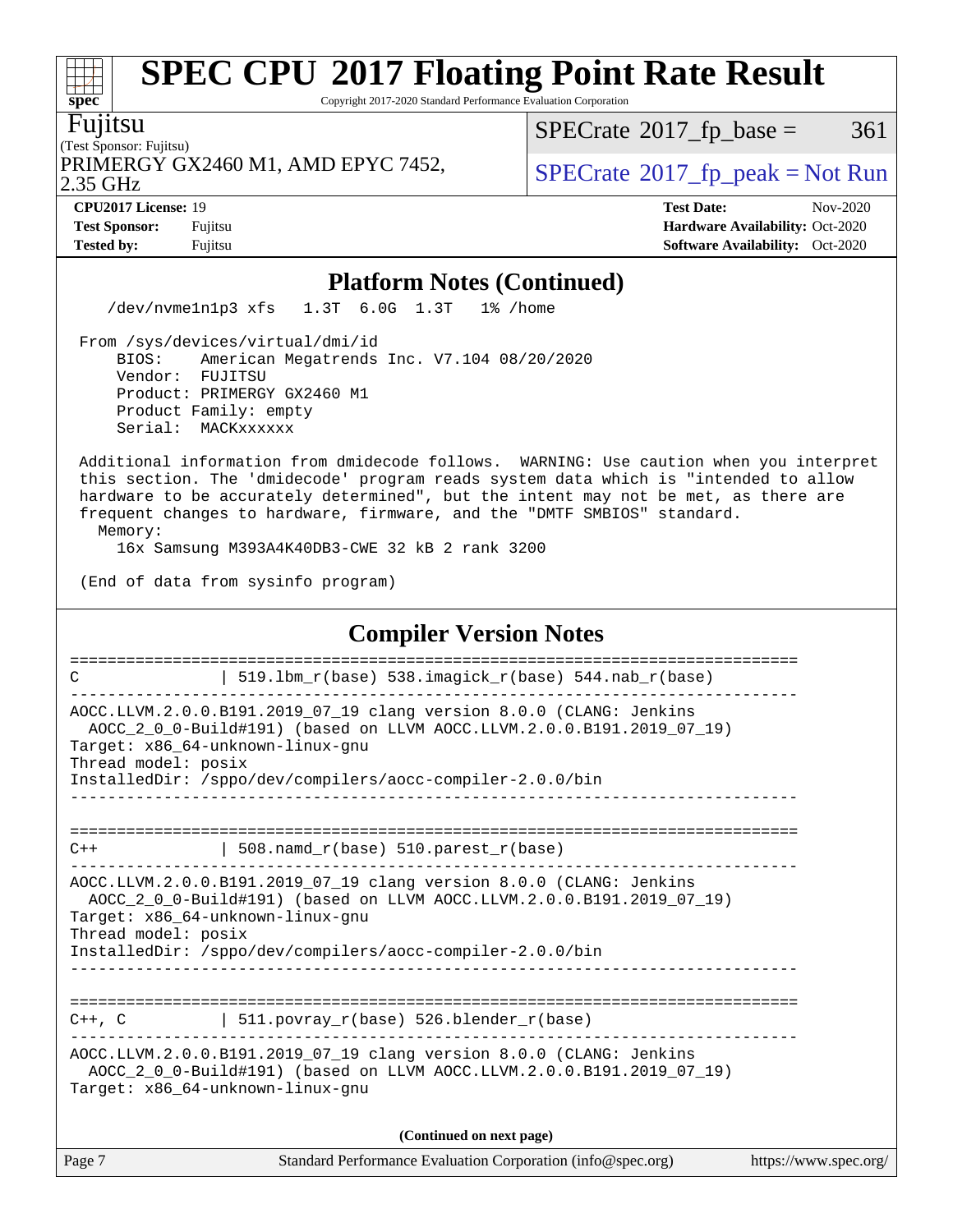Copyright 2017-2020 Standard Performance Evaluation Corporation

Fujitsu

(Test Sponsor: Fujitsu) 2.35 GHz PRIMERGY GX2460 M1, AMD EPYC 7452,  $\vert$  [SPECrate](http://www.spec.org/auto/cpu2017/Docs/result-fields.html#SPECrate2017fppeak)®[2017\\_fp\\_peak = N](http://www.spec.org/auto/cpu2017/Docs/result-fields.html#SPECrate2017fppeak)ot Run

 $SPECTate@2017_fp\_base = 361$ 

**[spec](http://www.spec.org/)**

 $+\!\!+\!\!$ 

**[Tested by:](http://www.spec.org/auto/cpu2017/Docs/result-fields.html#Testedby)** Fujitsu **[Software Availability:](http://www.spec.org/auto/cpu2017/Docs/result-fields.html#SoftwareAvailability)** Oct-2020

**[CPU2017 License:](http://www.spec.org/auto/cpu2017/Docs/result-fields.html#CPU2017License)** 19 **[Test Date:](http://www.spec.org/auto/cpu2017/Docs/result-fields.html#TestDate)** Nov-2020 **[Test Sponsor:](http://www.spec.org/auto/cpu2017/Docs/result-fields.html#TestSponsor)** Fujitsu **[Hardware Availability:](http://www.spec.org/auto/cpu2017/Docs/result-fields.html#HardwareAvailability)** Oct-2020

## **[Compiler Version Notes \(Continued\)](http://www.spec.org/auto/cpu2017/Docs/result-fields.html#CompilerVersionNotes)**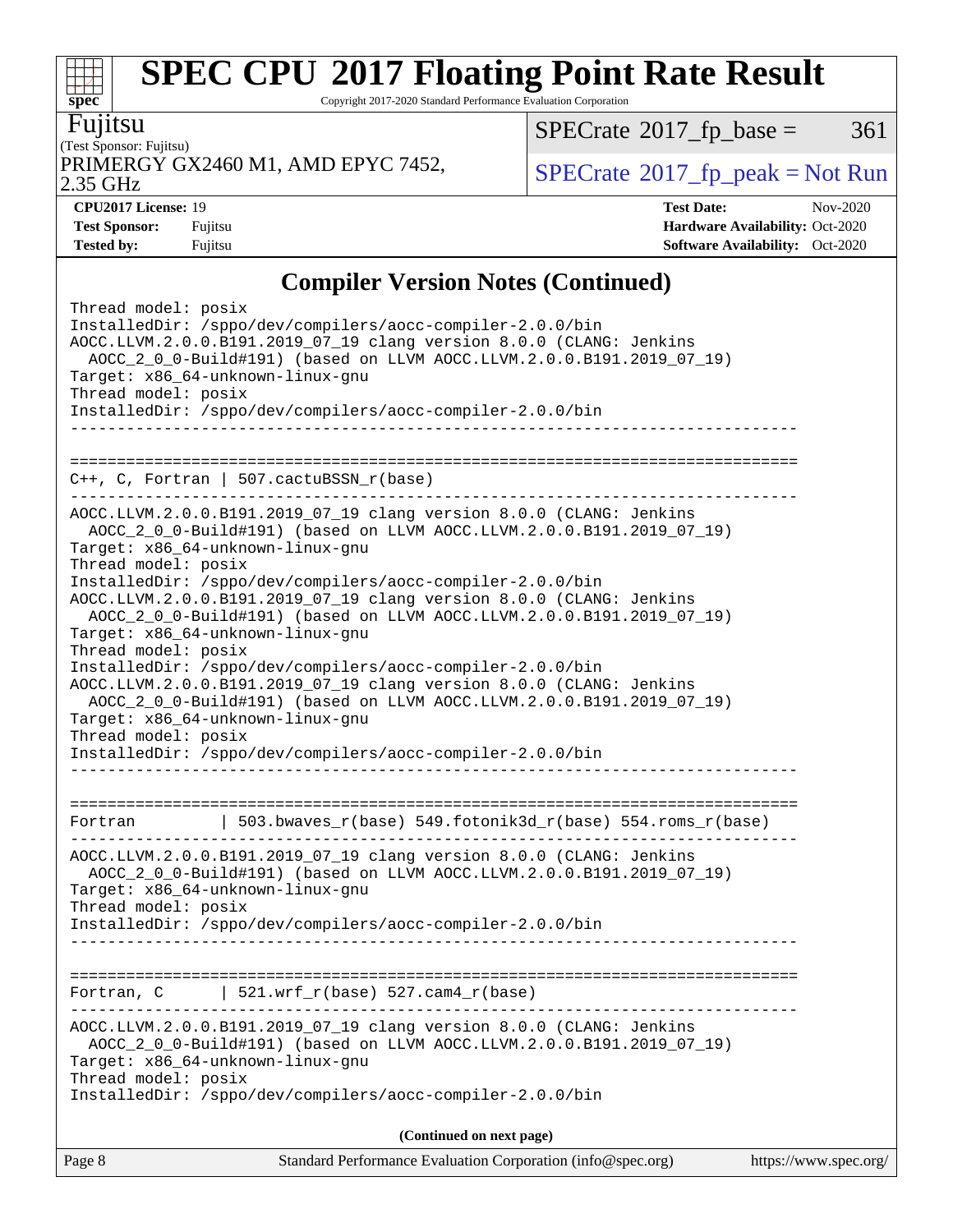Copyright 2017-2020 Standard Performance Evaluation Corporation

### Fujitsu

**[spec](http://www.spec.org/)**

(Test Sponsor: Fujitsu) 2.35 GHz PRIMERGY GX2460 M1, AMD EPYC 7452,  $\vert$ [SPECrate](http://www.spec.org/auto/cpu2017/Docs/result-fields.html#SPECrate2017fppeak)®[2017\\_fp\\_peak = N](http://www.spec.org/auto/cpu2017/Docs/result-fields.html#SPECrate2017fppeak)ot Run

 $SPECTate@2017_fp\_base = 361$ 

**[CPU2017 License:](http://www.spec.org/auto/cpu2017/Docs/result-fields.html#CPU2017License)** 19 **[Test Date:](http://www.spec.org/auto/cpu2017/Docs/result-fields.html#TestDate)** Nov-2020

**[Test Sponsor:](http://www.spec.org/auto/cpu2017/Docs/result-fields.html#TestSponsor)** Fujitsu **[Hardware Availability:](http://www.spec.org/auto/cpu2017/Docs/result-fields.html#HardwareAvailability)** Oct-2020 **[Tested by:](http://www.spec.org/auto/cpu2017/Docs/result-fields.html#Testedby)** Fujitsu **[Software Availability:](http://www.spec.org/auto/cpu2017/Docs/result-fields.html#SoftwareAvailability)** Oct-2020

## **[Compiler Version Notes \(Continued\)](http://www.spec.org/auto/cpu2017/Docs/result-fields.html#CompilerVersionNotes)**

AOCC.LLVM.2.0.0.B191.2019\_07\_19 clang version 8.0.0 (CLANG: Jenkins AOCC\_2\_0\_0-Build#191) (based on LLVM AOCC.LLVM.2.0.0.B191.2019\_07\_19) Target: x86\_64-unknown-linux-gnu Thread model: posix InstalledDir: /sppo/dev/compilers/aocc-compiler-2.0.0/bin ------------------------------------------------------------------------------

**[Base Compiler Invocation](http://www.spec.org/auto/cpu2017/Docs/result-fields.html#BaseCompilerInvocation)**

[C benchmarks](http://www.spec.org/auto/cpu2017/Docs/result-fields.html#Cbenchmarks): [clang](http://www.spec.org/cpu2017/results/res2020q4/cpu2017-20201124-24498.flags.html#user_CCbase_clang-c)

[C++ benchmarks:](http://www.spec.org/auto/cpu2017/Docs/result-fields.html#CXXbenchmarks) [clang++](http://www.spec.org/cpu2017/results/res2020q4/cpu2017-20201124-24498.flags.html#user_CXXbase_clang-cpp)

[Fortran benchmarks](http://www.spec.org/auto/cpu2017/Docs/result-fields.html#Fortranbenchmarks): [flang](http://www.spec.org/cpu2017/results/res2020q4/cpu2017-20201124-24498.flags.html#user_FCbase_flang)

[Benchmarks using both Fortran and C](http://www.spec.org/auto/cpu2017/Docs/result-fields.html#BenchmarksusingbothFortranandC): [flang](http://www.spec.org/cpu2017/results/res2020q4/cpu2017-20201124-24498.flags.html#user_CC_FCbase_flang) [clang](http://www.spec.org/cpu2017/results/res2020q4/cpu2017-20201124-24498.flags.html#user_CC_FCbase_clang-c)

[Benchmarks using both C and C++](http://www.spec.org/auto/cpu2017/Docs/result-fields.html#BenchmarksusingbothCandCXX): [clang++](http://www.spec.org/cpu2017/results/res2020q4/cpu2017-20201124-24498.flags.html#user_CC_CXXbase_clang-cpp) [clang](http://www.spec.org/cpu2017/results/res2020q4/cpu2017-20201124-24498.flags.html#user_CC_CXXbase_clang-c)

[Benchmarks using Fortran, C, and C++:](http://www.spec.org/auto/cpu2017/Docs/result-fields.html#BenchmarksusingFortranCandCXX) [clang++](http://www.spec.org/cpu2017/results/res2020q4/cpu2017-20201124-24498.flags.html#user_CC_CXX_FCbase_clang-cpp) [clang](http://www.spec.org/cpu2017/results/res2020q4/cpu2017-20201124-24498.flags.html#user_CC_CXX_FCbase_clang-c) [flang](http://www.spec.org/cpu2017/results/res2020q4/cpu2017-20201124-24498.flags.html#user_CC_CXX_FCbase_flang)

## **[Base Portability Flags](http://www.spec.org/auto/cpu2017/Docs/result-fields.html#BasePortabilityFlags)**

 503.bwaves\_r: [-DSPEC\\_LP64](http://www.spec.org/cpu2017/results/res2020q4/cpu2017-20201124-24498.flags.html#suite_baseEXTRA_PORTABILITY503_bwaves_r_DSPEC_LP64) 507.cactuBSSN\_r: [-DSPEC\\_LP64](http://www.spec.org/cpu2017/results/res2020q4/cpu2017-20201124-24498.flags.html#suite_baseEXTRA_PORTABILITY507_cactuBSSN_r_DSPEC_LP64) 508.namd\_r: [-DSPEC\\_LP64](http://www.spec.org/cpu2017/results/res2020q4/cpu2017-20201124-24498.flags.html#suite_baseEXTRA_PORTABILITY508_namd_r_DSPEC_LP64) 510.parest\_r: [-DSPEC\\_LP64](http://www.spec.org/cpu2017/results/res2020q4/cpu2017-20201124-24498.flags.html#suite_baseEXTRA_PORTABILITY510_parest_r_DSPEC_LP64) 511.povray\_r: [-DSPEC\\_LP64](http://www.spec.org/cpu2017/results/res2020q4/cpu2017-20201124-24498.flags.html#suite_baseEXTRA_PORTABILITY511_povray_r_DSPEC_LP64) 519.lbm\_r: [-DSPEC\\_LP64](http://www.spec.org/cpu2017/results/res2020q4/cpu2017-20201124-24498.flags.html#suite_baseEXTRA_PORTABILITY519_lbm_r_DSPEC_LP64) 521.wrf\_r: [-DSPEC\\_CASE\\_FLAG](http://www.spec.org/cpu2017/results/res2020q4/cpu2017-20201124-24498.flags.html#b521.wrf_r_baseCPORTABILITY_DSPEC_CASE_FLAG) [-Mbyteswapio](http://www.spec.org/cpu2017/results/res2020q4/cpu2017-20201124-24498.flags.html#user_baseFPORTABILITY521_wrf_r_F-mbyteswapio_543c39ce38db59bcbc3b888917ef58c313007ae1c27520b689e012995ae261114051d1d5efcb4182d175ce22a6a15532d3a9999882dd2c360e6d853f41da6883) [-DSPEC\\_LP64](http://www.spec.org/cpu2017/results/res2020q4/cpu2017-20201124-24498.flags.html#suite_baseEXTRA_PORTABILITY521_wrf_r_DSPEC_LP64) 526.blender\_r: [-funsigned-char](http://www.spec.org/cpu2017/results/res2020q4/cpu2017-20201124-24498.flags.html#user_baseCPORTABILITY526_blender_r_aocc-unsigned-char) [-D\\_\\_BOOL\\_DEFINED](http://www.spec.org/cpu2017/results/res2020q4/cpu2017-20201124-24498.flags.html#b526.blender_r_baseCXXPORTABILITY_D__BOOL_DEFINED) [-DSPEC\\_LP64](http://www.spec.org/cpu2017/results/res2020q4/cpu2017-20201124-24498.flags.html#suite_baseEXTRA_PORTABILITY526_blender_r_DSPEC_LP64) 527.cam4\_r: [-DSPEC\\_CASE\\_FLAG](http://www.spec.org/cpu2017/results/res2020q4/cpu2017-20201124-24498.flags.html#b527.cam4_r_basePORTABILITY_DSPEC_CASE_FLAG) [-DSPEC\\_LP64](http://www.spec.org/cpu2017/results/res2020q4/cpu2017-20201124-24498.flags.html#suite_baseEXTRA_PORTABILITY527_cam4_r_DSPEC_LP64) 538.imagick\_r: [-DSPEC\\_LP64](http://www.spec.org/cpu2017/results/res2020q4/cpu2017-20201124-24498.flags.html#suite_baseEXTRA_PORTABILITY538_imagick_r_DSPEC_LP64) 544.nab\_r: [-DSPEC\\_LP64](http://www.spec.org/cpu2017/results/res2020q4/cpu2017-20201124-24498.flags.html#suite_baseEXTRA_PORTABILITY544_nab_r_DSPEC_LP64) 549.fotonik3d\_r: [-DSPEC\\_LP64](http://www.spec.org/cpu2017/results/res2020q4/cpu2017-20201124-24498.flags.html#suite_baseEXTRA_PORTABILITY549_fotonik3d_r_DSPEC_LP64) 554.roms\_r: [-DSPEC\\_LP64](http://www.spec.org/cpu2017/results/res2020q4/cpu2017-20201124-24498.flags.html#suite_baseEXTRA_PORTABILITY554_roms_r_DSPEC_LP64)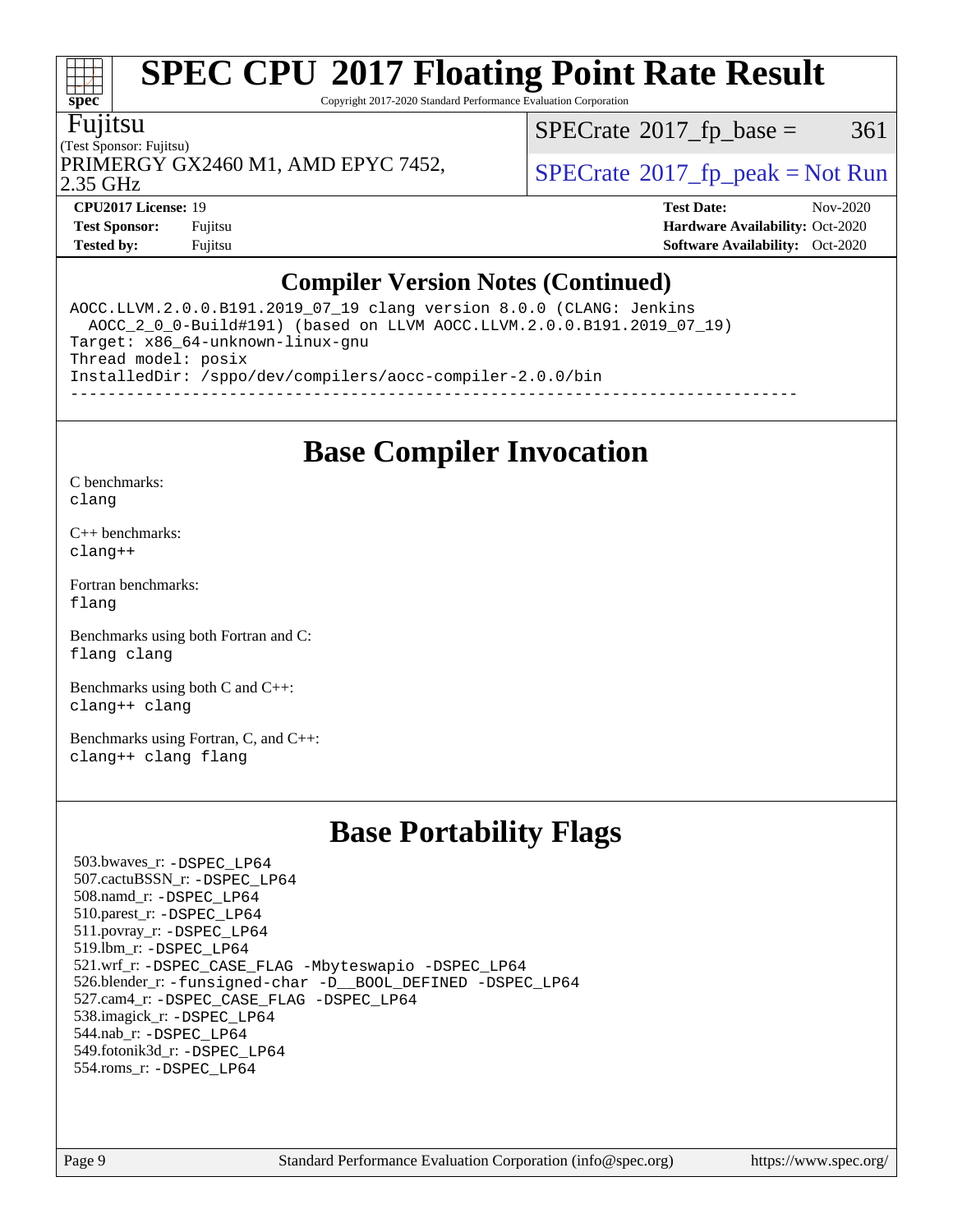Copyright 2017-2020 Standard Performance Evaluation Corporation

### Fujitsu

**[spec](http://www.spec.org/)**

(Test Sponsor: Fujitsu) PRIMERGY GX2460 M1, AMD EPYC 7452,  $\vert$  [SPECrate](http://www.spec.org/auto/cpu2017/Docs/result-fields.html#SPECrate2017fppeak) 2017 fp peak = Not Run

 $SPECTate@2017_fp\_base = 361$ 

2.35 GHz

**[CPU2017 License:](http://www.spec.org/auto/cpu2017/Docs/result-fields.html#CPU2017License)** 19 **[Test Date:](http://www.spec.org/auto/cpu2017/Docs/result-fields.html#TestDate)** Nov-2020 **[Test Sponsor:](http://www.spec.org/auto/cpu2017/Docs/result-fields.html#TestSponsor)** Fujitsu **[Hardware Availability:](http://www.spec.org/auto/cpu2017/Docs/result-fields.html#HardwareAvailability)** Oct-2020 **[Tested by:](http://www.spec.org/auto/cpu2017/Docs/result-fields.html#Testedby)** Fujitsu **[Software Availability:](http://www.spec.org/auto/cpu2017/Docs/result-fields.html#SoftwareAvailability)** Oct-2020

## **[Base Optimization Flags](http://www.spec.org/auto/cpu2017/Docs/result-fields.html#BaseOptimizationFlags)**

#### [C benchmarks:](http://www.spec.org/auto/cpu2017/Docs/result-fields.html#Cbenchmarks)

[-flto](http://www.spec.org/cpu2017/results/res2020q4/cpu2017-20201124-24498.flags.html#user_CCbase_aocc-flto) [-Wl,-mllvm -Wl,-function-specialize](http://www.spec.org/cpu2017/results/res2020q4/cpu2017-20201124-24498.flags.html#user_CCbase_F-function-specialize_7e7e661e57922243ee67c9a1251cb8910e607325179a0ce7f2884e09a6f5d4a5ef0ae4f37e8a2a11c95fc48e931f06dc2b6016f14b511fcb441e048bef1b065a) [-Wl,-mllvm -Wl,-region-vectorize](http://www.spec.org/cpu2017/results/res2020q4/cpu2017-20201124-24498.flags.html#user_CCbase_F-region-vectorize_fb6c6b5aa293c88efc6c7c2b52b20755e943585b1fe8658c35afef78727fff56e1a56891413c30e36b8e2a6f9a71126986319243e80eb6110b78b288f533c52b) [-Wl,-mllvm -Wl,-vector-library=LIBMVEC](http://www.spec.org/cpu2017/results/res2020q4/cpu2017-20201124-24498.flags.html#user_CCbase_F-use-vector-library_0a14b27fae317f283640384a31f7bfcc2bd4c1d0b5cfc618a3a430800c9b20217b00f61303eff223a3251b4f06ffbc9739dc5296db9d1fbb9ad24a3939d86d66) [-Wl,-mllvm -Wl,-reduce-array-computations=3](http://www.spec.org/cpu2017/results/res2020q4/cpu2017-20201124-24498.flags.html#user_CCbase_F-reduce-array-computations_b882aefe7a5dda4e33149f6299762b9a720dace3e498e13756f4c04e5a19edf5315c1f3993de2e61ec41e8c206231f84e05da7040e1bb5d69ba27d10a12507e4) [-O3](http://www.spec.org/cpu2017/results/res2020q4/cpu2017-20201124-24498.flags.html#user_CCbase_F-O3) [-ffast-math](http://www.spec.org/cpu2017/results/res2020q4/cpu2017-20201124-24498.flags.html#user_CCbase_aocc-ffast-math) [-march=znver2](http://www.spec.org/cpu2017/results/res2020q4/cpu2017-20201124-24498.flags.html#user_CCbase_aocc-march_3e2e19cff2eeef60c5d90b059483627c9ea47eca6d66670dbd53f9185f6439e27eb5e104cf773e9e8ab18c8842ce63e461a3e948d0214bd567ef3ade411bf467) [-fstruct-layout=3](http://www.spec.org/cpu2017/results/res2020q4/cpu2017-20201124-24498.flags.html#user_CCbase_F-struct-layout) [-mllvm -unroll-threshold=50](http://www.spec.org/cpu2017/results/res2020q4/cpu2017-20201124-24498.flags.html#user_CCbase_F-unroll-threshold_458874500b2c105d6d5cb4d7a611c40e2b16e9e3d26b355fea72d644c3673b4de4b3932662f0ed3dbec75c491a13da2d2ca81180bd779dc531083ef1e1e549dc) [-fremap-arrays](http://www.spec.org/cpu2017/results/res2020q4/cpu2017-20201124-24498.flags.html#user_CCbase_F-fremap-arrays) [-mllvm -function-specialize](http://www.spec.org/cpu2017/results/res2020q4/cpu2017-20201124-24498.flags.html#user_CCbase_F-function-specialize_233b3bdba86027f1b094368157e481c5bc59f40286dc25bfadc1858dcd5745c24fd30d5f188710db7fea399bcc9f44a80b3ce3aacc70a8870250c3ae5e1f35b8) [-mllvm -enable-gvn-hoist](http://www.spec.org/cpu2017/results/res2020q4/cpu2017-20201124-24498.flags.html#user_CCbase_F-enable-gvn-hoist_e5856354646dd6ca1333a0ad99b817e4cf8932b91b82809fd8fd47ceff7b22a89eba5c98fd3e3fa5200368fd772cec3dd56abc3c8f7b655a71b9f9848dddedd5) [-mllvm -reduce-array-computations=3](http://www.spec.org/cpu2017/results/res2020q4/cpu2017-20201124-24498.flags.html#user_CCbase_F-reduce-array-computations_aceadb8604558b566e0e3a0d7a3c1533923dd1fa0889614e16288028922629a28d5695c24d3b3be4306b1e311c54317dfffe3a2e57fbcaabc737a1798de39145) [-mllvm -global-vectorize-slp](http://www.spec.org/cpu2017/results/res2020q4/cpu2017-20201124-24498.flags.html#user_CCbase_F-global-vectorize-slp_a3935e8627af4ced727033b1ffd4db27f4d541a363d28d82bf4c2925fb3a0fd4115d6e42d13a2829f9e024d6608eb67a85cb49770f2da5c5ac8dbc737afad603) [-mllvm -vector-library=LIBMVEC](http://www.spec.org/cpu2017/results/res2020q4/cpu2017-20201124-24498.flags.html#user_CCbase_F-use-vector-library_e584e20b4f7ec96aa109254b65d8e01d864f3d68580371b9d93ed7c338191d4cfce20c3c864632264effc6bbe4c7c38153d02096a342ee92501c4a53204a7871) [-mllvm -inline-threshold=1000](http://www.spec.org/cpu2017/results/res2020q4/cpu2017-20201124-24498.flags.html#user_CCbase_dragonegg-llvm-inline-threshold_b7832241b0a6397e4ecdbaf0eb7defdc10f885c2a282fa3240fdc99844d543fda39cf8a4a9dccf68cf19b5438ac3b455264f478df15da0f4988afa40d8243bab) [-flv-function-specialization](http://www.spec.org/cpu2017/results/res2020q4/cpu2017-20201124-24498.flags.html#user_CCbase_F-flv-function-specialization) [-z muldefs](http://www.spec.org/cpu2017/results/res2020q4/cpu2017-20201124-24498.flags.html#user_CCbase_aocc-muldefs) [-lmvec](http://www.spec.org/cpu2017/results/res2020q4/cpu2017-20201124-24498.flags.html#user_CCbase_F-lmvec) [-lamdlibm](http://www.spec.org/cpu2017/results/res2020q4/cpu2017-20201124-24498.flags.html#user_CCbase_F-lamdlibm) [-ljemalloc](http://www.spec.org/cpu2017/results/res2020q4/cpu2017-20201124-24498.flags.html#user_CCbase_jemalloc-lib) [-lflang](http://www.spec.org/cpu2017/results/res2020q4/cpu2017-20201124-24498.flags.html#user_CCbase_F-lflang) [C++ benchmarks](http://www.spec.org/auto/cpu2017/Docs/result-fields.html#CXXbenchmarks): [-std=c++98](http://www.spec.org/cpu2017/results/res2020q4/cpu2017-20201124-24498.flags.html#user_CXXbase_std-cpp) [-flto](http://www.spec.org/cpu2017/results/res2020q4/cpu2017-20201124-24498.flags.html#user_CXXbase_aocc-flto) [-Wl,-mllvm -Wl,-function-specialize](http://www.spec.org/cpu2017/results/res2020q4/cpu2017-20201124-24498.flags.html#user_CXXbase_F-function-specialize_7e7e661e57922243ee67c9a1251cb8910e607325179a0ce7f2884e09a6f5d4a5ef0ae4f37e8a2a11c95fc48e931f06dc2b6016f14b511fcb441e048bef1b065a) [-Wl,-mllvm -Wl,-region-vectorize](http://www.spec.org/cpu2017/results/res2020q4/cpu2017-20201124-24498.flags.html#user_CXXbase_F-region-vectorize_fb6c6b5aa293c88efc6c7c2b52b20755e943585b1fe8658c35afef78727fff56e1a56891413c30e36b8e2a6f9a71126986319243e80eb6110b78b288f533c52b) [-Wl,-mllvm -Wl,-vector-library=LIBMVEC](http://www.spec.org/cpu2017/results/res2020q4/cpu2017-20201124-24498.flags.html#user_CXXbase_F-use-vector-library_0a14b27fae317f283640384a31f7bfcc2bd4c1d0b5cfc618a3a430800c9b20217b00f61303eff223a3251b4f06ffbc9739dc5296db9d1fbb9ad24a3939d86d66) [-Wl,-mllvm -Wl,-reduce-array-computations=3](http://www.spec.org/cpu2017/results/res2020q4/cpu2017-20201124-24498.flags.html#user_CXXbase_F-reduce-array-computations_b882aefe7a5dda4e33149f6299762b9a720dace3e498e13756f4c04e5a19edf5315c1f3993de2e61ec41e8c206231f84e05da7040e1bb5d69ba27d10a12507e4) [-Wl,-mllvm -Wl,-suppress-fmas](http://www.spec.org/cpu2017/results/res2020q4/cpu2017-20201124-24498.flags.html#user_CXXbase_F-suppress-fmas_f00f00630e4a059e8af9c161e9bbf420bcf19890a7f99d5933525e66aa4b0bb3ab2339d2b12d97d3a5f5d271e839fe9c109938e91fe06230fb53651590cfa1e8) [-O3](http://www.spec.org/cpu2017/results/res2020q4/cpu2017-20201124-24498.flags.html#user_CXXbase_F-O3) [-ffast-math](http://www.spec.org/cpu2017/results/res2020q4/cpu2017-20201124-24498.flags.html#user_CXXbase_aocc-ffast-math) [-march=znver2](http://www.spec.org/cpu2017/results/res2020q4/cpu2017-20201124-24498.flags.html#user_CXXbase_aocc-march_3e2e19cff2eeef60c5d90b059483627c9ea47eca6d66670dbd53f9185f6439e27eb5e104cf773e9e8ab18c8842ce63e461a3e948d0214bd567ef3ade411bf467) [-mllvm -loop-unswitch-threshold=200000](http://www.spec.org/cpu2017/results/res2020q4/cpu2017-20201124-24498.flags.html#user_CXXbase_F-loop-unswitch-threshold_f9a82ae3270e55b5fbf79d0d96ee93606b73edbbe527d20b18b7bff1a3a146ad50cfc7454c5297978340ae9213029016a7d16221274d672d3f7f42ed25274e1d) [-mllvm -vector-library=LIBMVEC](http://www.spec.org/cpu2017/results/res2020q4/cpu2017-20201124-24498.flags.html#user_CXXbase_F-use-vector-library_e584e20b4f7ec96aa109254b65d8e01d864f3d68580371b9d93ed7c338191d4cfce20c3c864632264effc6bbe4c7c38153d02096a342ee92501c4a53204a7871) [-mllvm -unroll-threshold=100](http://www.spec.org/cpu2017/results/res2020q4/cpu2017-20201124-24498.flags.html#user_CXXbase_F-unroll-threshold_2755d0c78138845d361fa1543e3a063fffa198df9b3edf0cfb856bbc88a81e1769b12ac7a550c5d35197be55360db1a3f95a8d1304df999456cabf5120c45168) [-flv-function-specialization](http://www.spec.org/cpu2017/results/res2020q4/cpu2017-20201124-24498.flags.html#user_CXXbase_F-flv-function-specialization) [-mllvm -enable-partial-unswitch](http://www.spec.org/cpu2017/results/res2020q4/cpu2017-20201124-24498.flags.html#user_CXXbase_F-enable-partial-unswitch_6e1c33f981d77963b1eaf834973128a7f33ce3f8e27f54689656697a35e89dcc875281e0e6283d043e32f367dcb605ba0e307a92e830f7e326789fa6c61b35d3) [-z muldefs](http://www.spec.org/cpu2017/results/res2020q4/cpu2017-20201124-24498.flags.html#user_CXXbase_aocc-muldefs) [-lmvec](http://www.spec.org/cpu2017/results/res2020q4/cpu2017-20201124-24498.flags.html#user_CXXbase_F-lmvec) [-lamdlibm](http://www.spec.org/cpu2017/results/res2020q4/cpu2017-20201124-24498.flags.html#user_CXXbase_F-lamdlibm) [-ljemalloc](http://www.spec.org/cpu2017/results/res2020q4/cpu2017-20201124-24498.flags.html#user_CXXbase_jemalloc-lib) [-lflang](http://www.spec.org/cpu2017/results/res2020q4/cpu2017-20201124-24498.flags.html#user_CXXbase_F-lflang)

#### [Fortran benchmarks:](http://www.spec.org/auto/cpu2017/Docs/result-fields.html#Fortranbenchmarks)

[-flto](http://www.spec.org/cpu2017/results/res2020q4/cpu2017-20201124-24498.flags.html#user_FCbase_aocc-flto) [-Wl,-mllvm -Wl,-function-specialize](http://www.spec.org/cpu2017/results/res2020q4/cpu2017-20201124-24498.flags.html#user_FCbase_F-function-specialize_7e7e661e57922243ee67c9a1251cb8910e607325179a0ce7f2884e09a6f5d4a5ef0ae4f37e8a2a11c95fc48e931f06dc2b6016f14b511fcb441e048bef1b065a) [-Wl,-mllvm -Wl,-region-vectorize](http://www.spec.org/cpu2017/results/res2020q4/cpu2017-20201124-24498.flags.html#user_FCbase_F-region-vectorize_fb6c6b5aa293c88efc6c7c2b52b20755e943585b1fe8658c35afef78727fff56e1a56891413c30e36b8e2a6f9a71126986319243e80eb6110b78b288f533c52b) [-Wl,-mllvm -Wl,-vector-library=LIBMVEC](http://www.spec.org/cpu2017/results/res2020q4/cpu2017-20201124-24498.flags.html#user_FCbase_F-use-vector-library_0a14b27fae317f283640384a31f7bfcc2bd4c1d0b5cfc618a3a430800c9b20217b00f61303eff223a3251b4f06ffbc9739dc5296db9d1fbb9ad24a3939d86d66) [-Wl,-mllvm -Wl,-reduce-array-computations=3](http://www.spec.org/cpu2017/results/res2020q4/cpu2017-20201124-24498.flags.html#user_FCbase_F-reduce-array-computations_b882aefe7a5dda4e33149f6299762b9a720dace3e498e13756f4c04e5a19edf5315c1f3993de2e61ec41e8c206231f84e05da7040e1bb5d69ba27d10a12507e4) [-O3](http://www.spec.org/cpu2017/results/res2020q4/cpu2017-20201124-24498.flags.html#user_FCbase_F-O3) [-march=znver2](http://www.spec.org/cpu2017/results/res2020q4/cpu2017-20201124-24498.flags.html#user_FCbase_aocc-march_3e2e19cff2eeef60c5d90b059483627c9ea47eca6d66670dbd53f9185f6439e27eb5e104cf773e9e8ab18c8842ce63e461a3e948d0214bd567ef3ade411bf467) [-funroll-loops](http://www.spec.org/cpu2017/results/res2020q4/cpu2017-20201124-24498.flags.html#user_FCbase_aocc-unroll-loops) [-Mrecursive](http://www.spec.org/cpu2017/results/res2020q4/cpu2017-20201124-24498.flags.html#user_FCbase_F-mrecursive_20a145d63f12d5750a899e17d4450b5b8b40330a9bb4af13688ca650e6fb30857bbbe44fb35cdbb895df6e5b2769de0a0d7659f51ff17acfbef6febafec4023f) [-mllvm -vector-library=LIBMVEC](http://www.spec.org/cpu2017/results/res2020q4/cpu2017-20201124-24498.flags.html#user_FCbase_F-use-vector-library_e584e20b4f7ec96aa109254b65d8e01d864f3d68580371b9d93ed7c338191d4cfce20c3c864632264effc6bbe4c7c38153d02096a342ee92501c4a53204a7871) [-z muldefs](http://www.spec.org/cpu2017/results/res2020q4/cpu2017-20201124-24498.flags.html#user_FCbase_aocc-muldefs) [-Kieee](http://www.spec.org/cpu2017/results/res2020q4/cpu2017-20201124-24498.flags.html#user_FCbase_F-kieee) [-fno-finite-math-only](http://www.spec.org/cpu2017/results/res2020q4/cpu2017-20201124-24498.flags.html#user_FCbase_aocc-fno-finite-math-only) [-lmvec](http://www.spec.org/cpu2017/results/res2020q4/cpu2017-20201124-24498.flags.html#user_FCbase_F-lmvec) [-lamdlibm](http://www.spec.org/cpu2017/results/res2020q4/cpu2017-20201124-24498.flags.html#user_FCbase_F-lamdlibm) [-ljemalloc](http://www.spec.org/cpu2017/results/res2020q4/cpu2017-20201124-24498.flags.html#user_FCbase_jemalloc-lib) [-lflang](http://www.spec.org/cpu2017/results/res2020q4/cpu2017-20201124-24498.flags.html#user_FCbase_F-lflang)

#### [Benchmarks using both Fortran and C:](http://www.spec.org/auto/cpu2017/Docs/result-fields.html#BenchmarksusingbothFortranandC)

[-flto](http://www.spec.org/cpu2017/results/res2020q4/cpu2017-20201124-24498.flags.html#user_CC_FCbase_aocc-flto) [-Wl,-mllvm -Wl,-function-specialize](http://www.spec.org/cpu2017/results/res2020q4/cpu2017-20201124-24498.flags.html#user_CC_FCbase_F-function-specialize_7e7e661e57922243ee67c9a1251cb8910e607325179a0ce7f2884e09a6f5d4a5ef0ae4f37e8a2a11c95fc48e931f06dc2b6016f14b511fcb441e048bef1b065a) [-Wl,-mllvm -Wl,-region-vectorize](http://www.spec.org/cpu2017/results/res2020q4/cpu2017-20201124-24498.flags.html#user_CC_FCbase_F-region-vectorize_fb6c6b5aa293c88efc6c7c2b52b20755e943585b1fe8658c35afef78727fff56e1a56891413c30e36b8e2a6f9a71126986319243e80eb6110b78b288f533c52b) [-Wl,-mllvm -Wl,-vector-library=LIBMVEC](http://www.spec.org/cpu2017/results/res2020q4/cpu2017-20201124-24498.flags.html#user_CC_FCbase_F-use-vector-library_0a14b27fae317f283640384a31f7bfcc2bd4c1d0b5cfc618a3a430800c9b20217b00f61303eff223a3251b4f06ffbc9739dc5296db9d1fbb9ad24a3939d86d66) [-Wl,-mllvm -Wl,-reduce-array-computations=3](http://www.spec.org/cpu2017/results/res2020q4/cpu2017-20201124-24498.flags.html#user_CC_FCbase_F-reduce-array-computations_b882aefe7a5dda4e33149f6299762b9a720dace3e498e13756f4c04e5a19edf5315c1f3993de2e61ec41e8c206231f84e05da7040e1bb5d69ba27d10a12507e4) [-O3](http://www.spec.org/cpu2017/results/res2020q4/cpu2017-20201124-24498.flags.html#user_CC_FCbase_F-O3) [-ffast-math](http://www.spec.org/cpu2017/results/res2020q4/cpu2017-20201124-24498.flags.html#user_CC_FCbase_aocc-ffast-math) [-march=znver2](http://www.spec.org/cpu2017/results/res2020q4/cpu2017-20201124-24498.flags.html#user_CC_FCbase_aocc-march_3e2e19cff2eeef60c5d90b059483627c9ea47eca6d66670dbd53f9185f6439e27eb5e104cf773e9e8ab18c8842ce63e461a3e948d0214bd567ef3ade411bf467) [-fstruct-layout=3](http://www.spec.org/cpu2017/results/res2020q4/cpu2017-20201124-24498.flags.html#user_CC_FCbase_F-struct-layout) [-mllvm -unroll-threshold=50](http://www.spec.org/cpu2017/results/res2020q4/cpu2017-20201124-24498.flags.html#user_CC_FCbase_F-unroll-threshold_458874500b2c105d6d5cb4d7a611c40e2b16e9e3d26b355fea72d644c3673b4de4b3932662f0ed3dbec75c491a13da2d2ca81180bd779dc531083ef1e1e549dc) [-fremap-arrays](http://www.spec.org/cpu2017/results/res2020q4/cpu2017-20201124-24498.flags.html#user_CC_FCbase_F-fremap-arrays) [-mllvm -function-specialize](http://www.spec.org/cpu2017/results/res2020q4/cpu2017-20201124-24498.flags.html#user_CC_FCbase_F-function-specialize_233b3bdba86027f1b094368157e481c5bc59f40286dc25bfadc1858dcd5745c24fd30d5f188710db7fea399bcc9f44a80b3ce3aacc70a8870250c3ae5e1f35b8) [-mllvm -enable-gvn-hoist](http://www.spec.org/cpu2017/results/res2020q4/cpu2017-20201124-24498.flags.html#user_CC_FCbase_F-enable-gvn-hoist_e5856354646dd6ca1333a0ad99b817e4cf8932b91b82809fd8fd47ceff7b22a89eba5c98fd3e3fa5200368fd772cec3dd56abc3c8f7b655a71b9f9848dddedd5) [-mllvm -reduce-array-computations=3](http://www.spec.org/cpu2017/results/res2020q4/cpu2017-20201124-24498.flags.html#user_CC_FCbase_F-reduce-array-computations_aceadb8604558b566e0e3a0d7a3c1533923dd1fa0889614e16288028922629a28d5695c24d3b3be4306b1e311c54317dfffe3a2e57fbcaabc737a1798de39145) [-mllvm -global-vectorize-slp](http://www.spec.org/cpu2017/results/res2020q4/cpu2017-20201124-24498.flags.html#user_CC_FCbase_F-global-vectorize-slp_a3935e8627af4ced727033b1ffd4db27f4d541a363d28d82bf4c2925fb3a0fd4115d6e42d13a2829f9e024d6608eb67a85cb49770f2da5c5ac8dbc737afad603) [-mllvm -vector-library=LIBMVEC](http://www.spec.org/cpu2017/results/res2020q4/cpu2017-20201124-24498.flags.html#user_CC_FCbase_F-use-vector-library_e584e20b4f7ec96aa109254b65d8e01d864f3d68580371b9d93ed7c338191d4cfce20c3c864632264effc6bbe4c7c38153d02096a342ee92501c4a53204a7871) [-mllvm -inline-threshold=1000](http://www.spec.org/cpu2017/results/res2020q4/cpu2017-20201124-24498.flags.html#user_CC_FCbase_dragonegg-llvm-inline-threshold_b7832241b0a6397e4ecdbaf0eb7defdc10f885c2a282fa3240fdc99844d543fda39cf8a4a9dccf68cf19b5438ac3b455264f478df15da0f4988afa40d8243bab) [-flv-function-specialization](http://www.spec.org/cpu2017/results/res2020q4/cpu2017-20201124-24498.flags.html#user_CC_FCbase_F-flv-function-specialization) [-funroll-loops](http://www.spec.org/cpu2017/results/res2020q4/cpu2017-20201124-24498.flags.html#user_CC_FCbase_aocc-unroll-loops) [-Mrecursive](http://www.spec.org/cpu2017/results/res2020q4/cpu2017-20201124-24498.flags.html#user_CC_FCbase_F-mrecursive_20a145d63f12d5750a899e17d4450b5b8b40330a9bb4af13688ca650e6fb30857bbbe44fb35cdbb895df6e5b2769de0a0d7659f51ff17acfbef6febafec4023f) [-z muldefs](http://www.spec.org/cpu2017/results/res2020q4/cpu2017-20201124-24498.flags.html#user_CC_FCbase_aocc-muldefs) [-Kieee](http://www.spec.org/cpu2017/results/res2020q4/cpu2017-20201124-24498.flags.html#user_CC_FCbase_F-kieee) [-fno-finite-math-only](http://www.spec.org/cpu2017/results/res2020q4/cpu2017-20201124-24498.flags.html#user_CC_FCbase_aocc-fno-finite-math-only) [-lmvec](http://www.spec.org/cpu2017/results/res2020q4/cpu2017-20201124-24498.flags.html#user_CC_FCbase_F-lmvec) [-lamdlibm](http://www.spec.org/cpu2017/results/res2020q4/cpu2017-20201124-24498.flags.html#user_CC_FCbase_F-lamdlibm) [-ljemalloc](http://www.spec.org/cpu2017/results/res2020q4/cpu2017-20201124-24498.flags.html#user_CC_FCbase_jemalloc-lib) [-lflang](http://www.spec.org/cpu2017/results/res2020q4/cpu2017-20201124-24498.flags.html#user_CC_FCbase_F-lflang)

#### [Benchmarks using both C and C++](http://www.spec.org/auto/cpu2017/Docs/result-fields.html#BenchmarksusingbothCandCXX):

[-std=c++98](http://www.spec.org/cpu2017/results/res2020q4/cpu2017-20201124-24498.flags.html#user_CC_CXXbase_std-cpp) [-flto](http://www.spec.org/cpu2017/results/res2020q4/cpu2017-20201124-24498.flags.html#user_CC_CXXbase_aocc-flto) [-Wl,-mllvm -Wl,-function-specialize](http://www.spec.org/cpu2017/results/res2020q4/cpu2017-20201124-24498.flags.html#user_CC_CXXbase_F-function-specialize_7e7e661e57922243ee67c9a1251cb8910e607325179a0ce7f2884e09a6f5d4a5ef0ae4f37e8a2a11c95fc48e931f06dc2b6016f14b511fcb441e048bef1b065a) [-Wl,-mllvm -Wl,-region-vectorize](http://www.spec.org/cpu2017/results/res2020q4/cpu2017-20201124-24498.flags.html#user_CC_CXXbase_F-region-vectorize_fb6c6b5aa293c88efc6c7c2b52b20755e943585b1fe8658c35afef78727fff56e1a56891413c30e36b8e2a6f9a71126986319243e80eb6110b78b288f533c52b) [-Wl,-mllvm -Wl,-vector-library=LIBMVEC](http://www.spec.org/cpu2017/results/res2020q4/cpu2017-20201124-24498.flags.html#user_CC_CXXbase_F-use-vector-library_0a14b27fae317f283640384a31f7bfcc2bd4c1d0b5cfc618a3a430800c9b20217b00f61303eff223a3251b4f06ffbc9739dc5296db9d1fbb9ad24a3939d86d66) [-Wl,-mllvm -Wl,-reduce-array-computations=3](http://www.spec.org/cpu2017/results/res2020q4/cpu2017-20201124-24498.flags.html#user_CC_CXXbase_F-reduce-array-computations_b882aefe7a5dda4e33149f6299762b9a720dace3e498e13756f4c04e5a19edf5315c1f3993de2e61ec41e8c206231f84e05da7040e1bb5d69ba27d10a12507e4) [-Wl,-mllvm -Wl,-suppress-fmas](http://www.spec.org/cpu2017/results/res2020q4/cpu2017-20201124-24498.flags.html#user_CC_CXXbase_F-suppress-fmas_f00f00630e4a059e8af9c161e9bbf420bcf19890a7f99d5933525e66aa4b0bb3ab2339d2b12d97d3a5f5d271e839fe9c109938e91fe06230fb53651590cfa1e8) [-O3](http://www.spec.org/cpu2017/results/res2020q4/cpu2017-20201124-24498.flags.html#user_CC_CXXbase_F-O3) [-ffast-math](http://www.spec.org/cpu2017/results/res2020q4/cpu2017-20201124-24498.flags.html#user_CC_CXXbase_aocc-ffast-math) [-march=znver2](http://www.spec.org/cpu2017/results/res2020q4/cpu2017-20201124-24498.flags.html#user_CC_CXXbase_aocc-march_3e2e19cff2eeef60c5d90b059483627c9ea47eca6d66670dbd53f9185f6439e27eb5e104cf773e9e8ab18c8842ce63e461a3e948d0214bd567ef3ade411bf467) [-fstruct-layout=3](http://www.spec.org/cpu2017/results/res2020q4/cpu2017-20201124-24498.flags.html#user_CC_CXXbase_F-struct-layout) [-mllvm -unroll-threshold=50](http://www.spec.org/cpu2017/results/res2020q4/cpu2017-20201124-24498.flags.html#user_CC_CXXbase_F-unroll-threshold_458874500b2c105d6d5cb4d7a611c40e2b16e9e3d26b355fea72d644c3673b4de4b3932662f0ed3dbec75c491a13da2d2ca81180bd779dc531083ef1e1e549dc) [-fremap-arrays](http://www.spec.org/cpu2017/results/res2020q4/cpu2017-20201124-24498.flags.html#user_CC_CXXbase_F-fremap-arrays) [-mllvm -function-specialize](http://www.spec.org/cpu2017/results/res2020q4/cpu2017-20201124-24498.flags.html#user_CC_CXXbase_F-function-specialize_233b3bdba86027f1b094368157e481c5bc59f40286dc25bfadc1858dcd5745c24fd30d5f188710db7fea399bcc9f44a80b3ce3aacc70a8870250c3ae5e1f35b8) [-mllvm -enable-gvn-hoist](http://www.spec.org/cpu2017/results/res2020q4/cpu2017-20201124-24498.flags.html#user_CC_CXXbase_F-enable-gvn-hoist_e5856354646dd6ca1333a0ad99b817e4cf8932b91b82809fd8fd47ceff7b22a89eba5c98fd3e3fa5200368fd772cec3dd56abc3c8f7b655a71b9f9848dddedd5)

**(Continued on next page)**

| Page 10 | Standard Performance Evaluation Corporation (info@spec.org) | https://www.spec.org/ |
|---------|-------------------------------------------------------------|-----------------------|